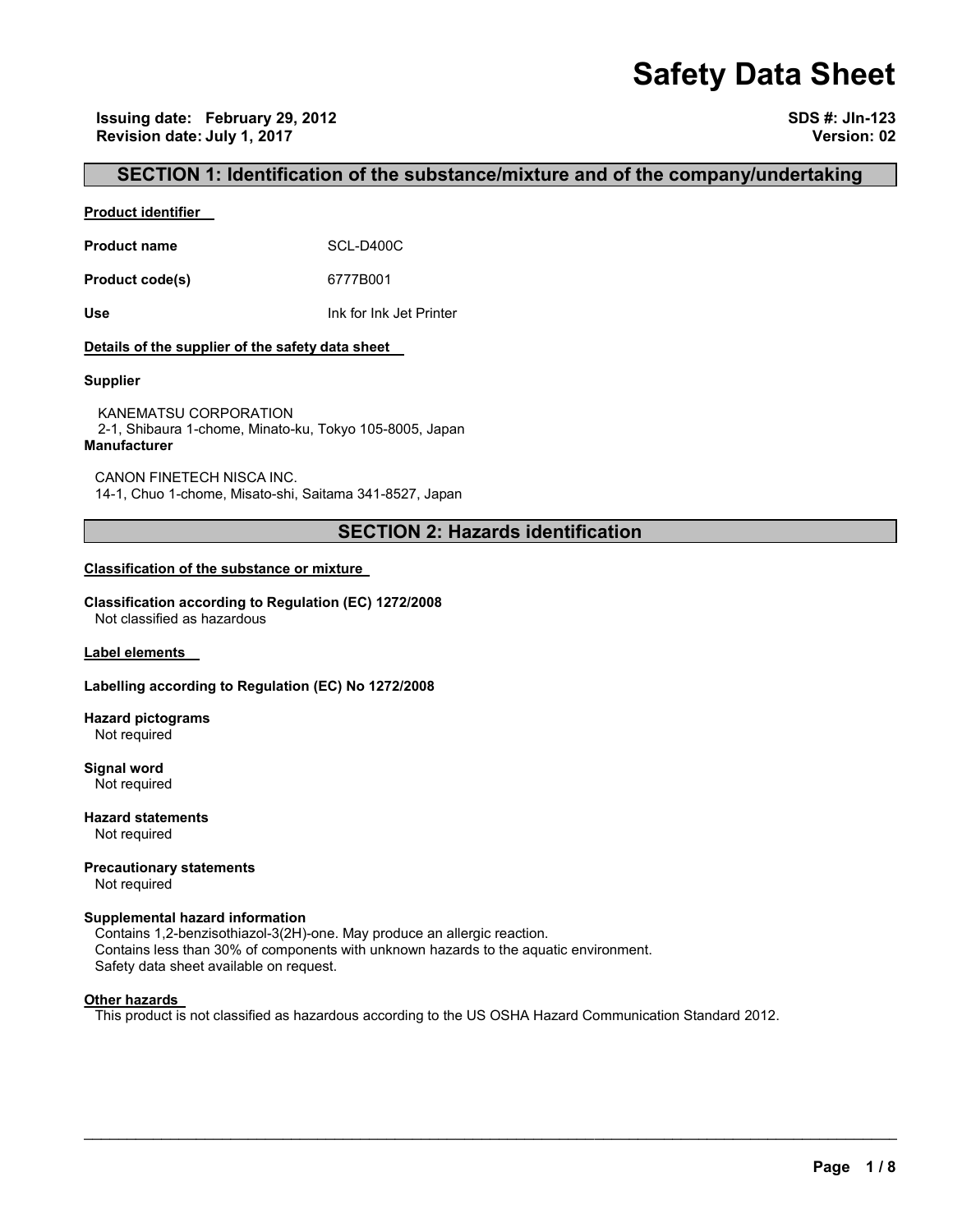## **SECTION 3: Composition/information on ingredients**

 $\mathcal{L}_\mathcal{L} = \{ \mathcal{L}_\mathcal{L} = \{ \mathcal{L}_\mathcal{L} = \{ \mathcal{L}_\mathcal{L} = \{ \mathcal{L}_\mathcal{L} = \{ \mathcal{L}_\mathcal{L} = \{ \mathcal{L}_\mathcal{L} = \{ \mathcal{L}_\mathcal{L} = \{ \mathcal{L}_\mathcal{L} = \{ \mathcal{L}_\mathcal{L} = \{ \mathcal{L}_\mathcal{L} = \{ \mathcal{L}_\mathcal{L} = \{ \mathcal{L}_\mathcal{L} = \{ \mathcal{L}_\mathcal{L} = \{ \mathcal{L}_\mathcal{$ 

| <b>Chemical name</b>                              | <b>CAS-No</b> | <b>REACH</b><br><b>Registration No.</b> | Weight % | <b>Regulation (EC) 1272/2008</b>                                               |                                      | Note to other hazards |
|---------------------------------------------------|---------------|-----------------------------------------|----------|--------------------------------------------------------------------------------|--------------------------------------|-----------------------|
|                                                   |               |                                         |          | <b>Classification</b>                                                          | <b>H-statement</b>                   |                       |
| Triethylene glycol                                | 112-27-6      | Not available                           | 1-5      | None                                                                           | None                                 |                       |
| Glycerin                                          | 56-81-5       | Not available                           | $5 - 10$ | None                                                                           | None                                 |                       |
| Ethyleneurea                                      | 120-93-4      | Not available                           | $5 - 10$ | Eve Irrit. 2                                                                   | H319                                 |                       |
| Lactam                                            | Confidential  | Not available                           | 5-10     | None                                                                           | None                                 |                       |
| Substituted<br>phthalocyanine<br>Copper Compounds | Confidential  | Not available                           | 1-5      | Eye Dam. 1<br>Aquatic Chronic 3                                                | H318<br>H412                         |                       |
| 1.2-benzisothiazol-<br>$3(2H)$ -one               | 2634-33-5     | Not available                           | < 0.05   | Acute Tox. 4<br>Skin Irrit, 2<br>Eye Dam. 1<br>Skin Sens. 1<br>Aquatic Acute 1 | H302<br>H315<br>H318<br>H317<br>H400 |                       |
| Water                                             | 7732-18-5     | Not applicable                          | 60-80    | None                                                                           | None                                 |                       |

For the full text of the H-statements mentioned in this Section, see Section 16.

Note to other hazards: The following substance(s) is (are) marked with (1), (2) and/or (3)

- (1) Substance for which EU Occupational Exposure Limit(s) is (are) established (See SECTION 8)

- (2) PBT substance or vPvB substance under Regulation (EC) No 1907/2006

- (3) Substance listed in Candidate List of SVHC for Authorisation under Regulation (EC) No 1907/2006

## **SECTION 4: First aid measures**

#### **Description of first aid measures**

| <b>Inhalation</b>                                           | If symptoms are experienced, move victim to fresh air and obtain medical advice.                                                                                                    |  |  |
|-------------------------------------------------------------|-------------------------------------------------------------------------------------------------------------------------------------------------------------------------------------|--|--|
| Ingestion                                                   | Rinse mouth. Give one or two glasses of water.<br>If irritation or discomfort occurs, obtain medical advice immediately.                                                            |  |  |
| <b>Skin contact</b>                                         | Wash with water and soap or mild detergent.<br>If irritation persists, obtain medical advice.                                                                                       |  |  |
| Eye contact                                                 | Immediately flush with lukewarm, gently flowing water for 5 minutes or until the chemical is<br>removed.<br>If irritation persists, obtain medical advice immediately.              |  |  |
| Most important symptoms and effects, both acute and delayed |                                                                                                                                                                                     |  |  |
| <b>Inhalation</b>                                           | No adverse effects are expected under intended use.<br>Over exposure to vapor or mist may cause respiratory tract irritation, cough, dizziness,<br>drowsiness, headache and nausea. |  |  |
| Ingestion                                                   | May cause abdominal pain, diarrhea, dizziness, drowsiness, dullness, headache, nausea<br>and vomiting.                                                                              |  |  |
| <b>Skin contact</b>                                         | Neither irritation nor sensitization is expected. (See SECTION 11)                                                                                                                  |  |  |
| Eye contact                                                 | May cause mild irritation. (See SECTION 11)                                                                                                                                         |  |  |
| <b>Chronic effects</b>                                      | Not identified                                                                                                                                                                      |  |  |
| None                                                        | Indication of any immediate medical attention and special treatment needed                                                                                                          |  |  |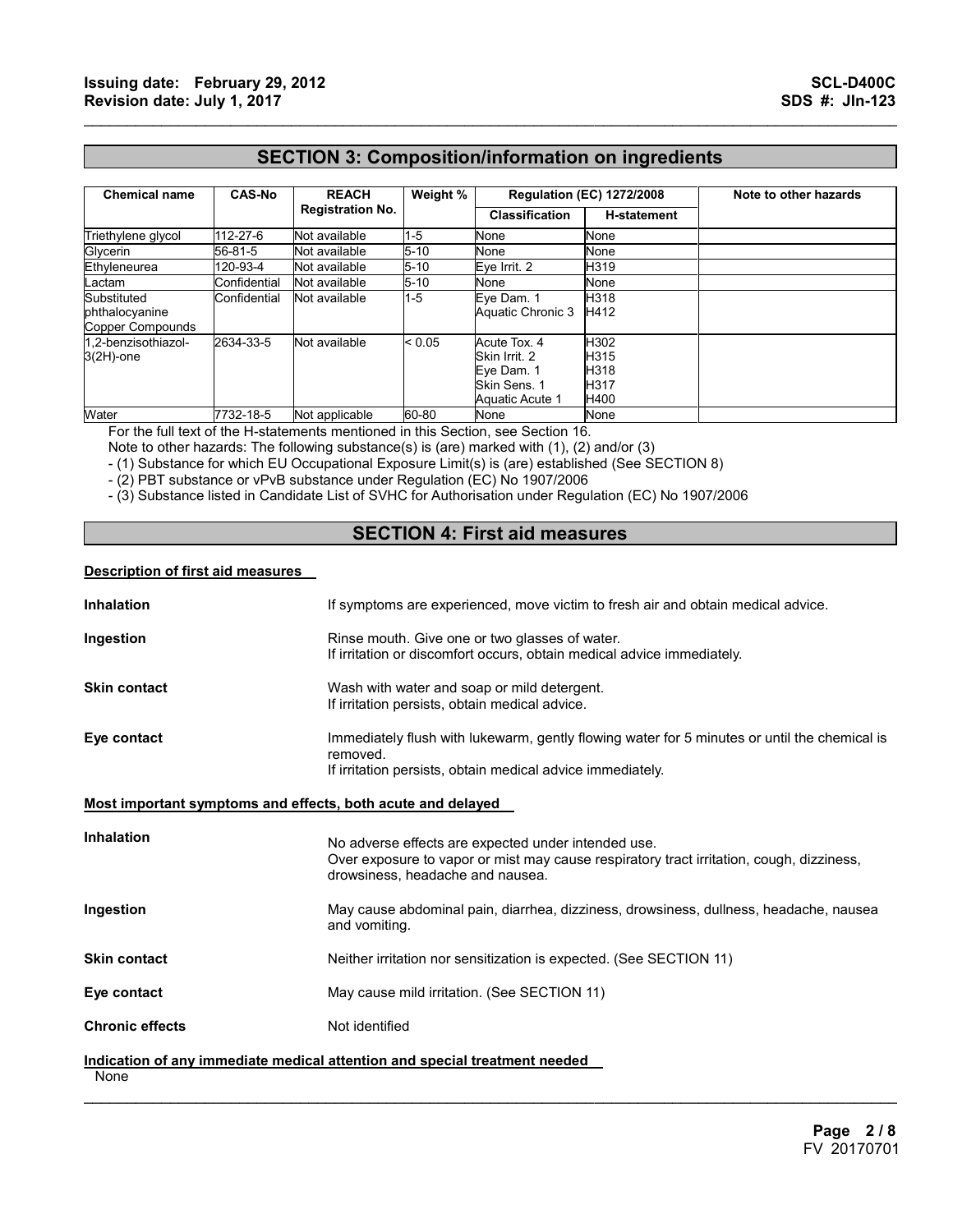## **SECTION 5: Firefighting measures**

 $\mathcal{L}_\mathcal{L} = \{ \mathcal{L}_\mathcal{L} = \{ \mathcal{L}_\mathcal{L} = \{ \mathcal{L}_\mathcal{L} = \{ \mathcal{L}_\mathcal{L} = \{ \mathcal{L}_\mathcal{L} = \{ \mathcal{L}_\mathcal{L} = \{ \mathcal{L}_\mathcal{L} = \{ \mathcal{L}_\mathcal{L} = \{ \mathcal{L}_\mathcal{L} = \{ \mathcal{L}_\mathcal{L} = \{ \mathcal{L}_\mathcal{L} = \{ \mathcal{L}_\mathcal{L} = \{ \mathcal{L}_\mathcal{L} = \{ \mathcal{L}_\mathcal{$ 

#### **Extinguishing media**

#### **Suitable extinguishing media**

CO2, water, foam or dry chemicals

## **Unsuitable extinguishing media**

None

#### **Special hazards arising from the substance or mixture**

#### **Special hazard**

None

#### **Hazardous combustion products**

CO, CO2, NOx and SOx

#### **Advice for firefighters**

#### **Special protective equipment for fire-fighters**

None

### **SECTION 6: Accidental release measures**

#### **Personal precautions, protective equipment and emergency procedures**

Avoid contact with skin, eyes and clothing. Avoid breathing vapor and mist.

#### **Environmental precautions**

Do not release to sewer, surface water or ground water.

#### **Methods and material for containment and cleaning up**

Wipe off with wet cloth or paper.

#### **Other information**

None

## **SECTION 7: Handling and storage**

 $\mathcal{L}_\mathcal{L} = \mathcal{L}_\mathcal{L} = \mathcal{L}_\mathcal{L} = \mathcal{L}_\mathcal{L} = \mathcal{L}_\mathcal{L} = \mathcal{L}_\mathcal{L} = \mathcal{L}_\mathcal{L} = \mathcal{L}_\mathcal{L} = \mathcal{L}_\mathcal{L} = \mathcal{L}_\mathcal{L} = \mathcal{L}_\mathcal{L} = \mathcal{L}_\mathcal{L} = \mathcal{L}_\mathcal{L} = \mathcal{L}_\mathcal{L} = \mathcal{L}_\mathcal{L} = \mathcal{L}_\mathcal{L} = \mathcal{L}_\mathcal{L}$ 

#### **Precautions for safe handling**

Use with adequate ventilation. Avoid contact with skin, eyes and clothing. Avoid breathing vapor and mist. In case of contact, wash out the contaminated area immediately.

#### **Conditions for safe storage, including any incompatibilities**

Keep in a cool and dry place. Protect from sunlight. Keep out of the reach of children.

#### **Specific end uses**

Ink for Ink Jet Printer. For more information, please refer to the instruction of this product.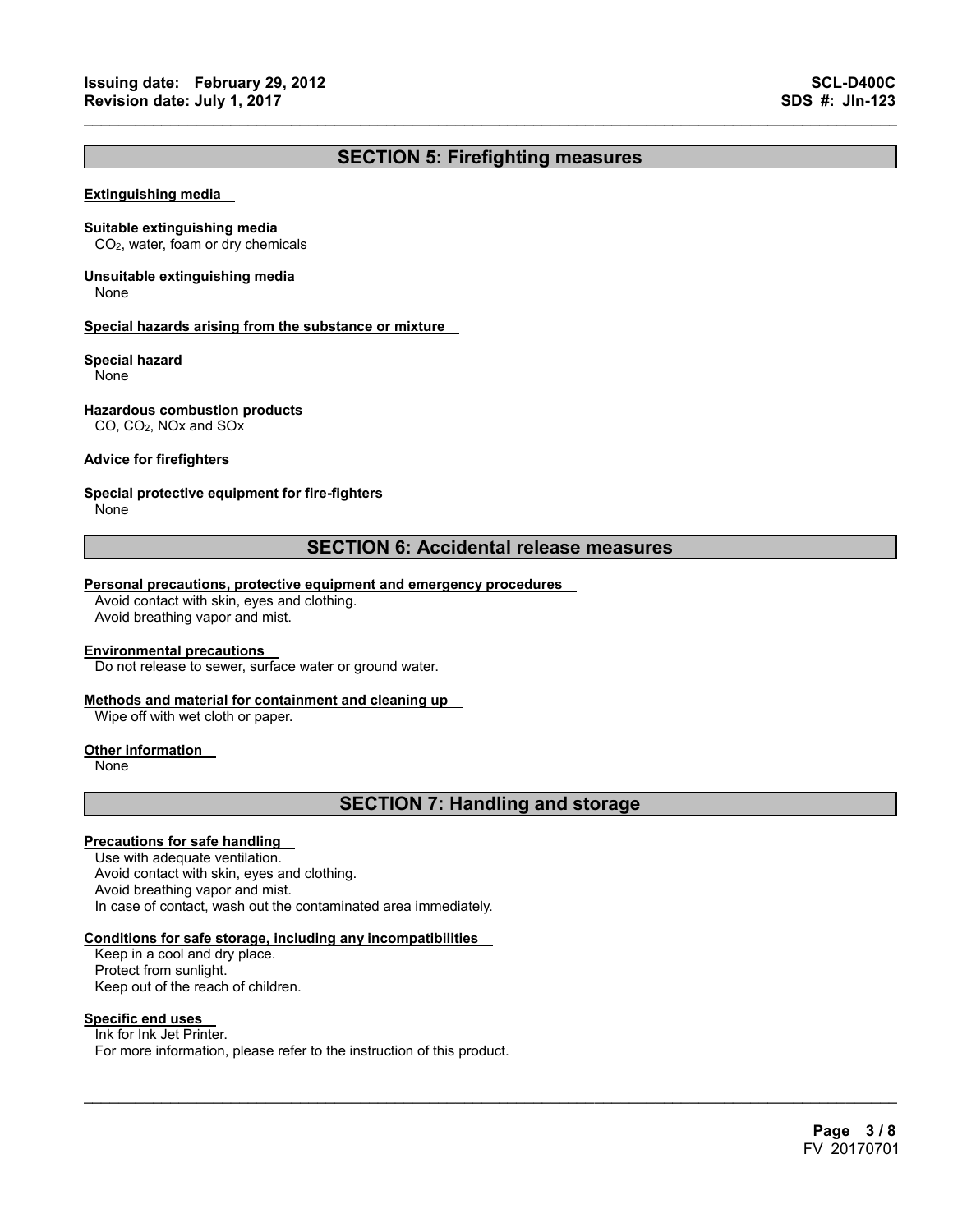## **SECTION 8: Exposure controls/personal protection**

 $\mathcal{L}_\mathcal{L} = \{ \mathcal{L}_\mathcal{L} = \{ \mathcal{L}_\mathcal{L} = \{ \mathcal{L}_\mathcal{L} = \{ \mathcal{L}_\mathcal{L} = \{ \mathcal{L}_\mathcal{L} = \{ \mathcal{L}_\mathcal{L} = \{ \mathcal{L}_\mathcal{L} = \{ \mathcal{L}_\mathcal{L} = \{ \mathcal{L}_\mathcal{L} = \{ \mathcal{L}_\mathcal{L} = \{ \mathcal{L}_\mathcal{L} = \{ \mathcal{L}_\mathcal{L} = \{ \mathcal{L}_\mathcal{L} = \{ \mathcal{L}_\mathcal{$ 

#### **Control parameters**

#### **Exposure limits**

| <b>Chemical name</b> | EU OEL          | <b>OSHA PEL</b>                                                                                       | <b>ACGIH TLV</b> | <b>Australia OEL</b>     |
|----------------------|-----------------|-------------------------------------------------------------------------------------------------------|------------------|--------------------------|
| Glycerin             | Not established | (as mist)<br>Total dust<br>TWA: $15 \text{ mg/m}^3$<br>Respirable fraction<br>TWA: $5 \text{ mg/m}^3$ | Not established  | TWA: $10 \text{ mg/m}^3$ |

**Exposure controls Appropriate engineering controls** No special ventilation equipment is needed under intended use of this product.

#### **Individual protection measures, such as personal protective equipment**

| <b>Eye/face protection</b>    |  |
|-------------------------------|--|
| <b>Skin protection</b>        |  |
| <b>Respiratory protection</b> |  |
| <b>Thermal hazards</b>        |  |

**Not required Not required Not required Not applicable** 

## **SECTION 9: Physical and chemical properties**

 $\mathcal{L}_\mathcal{L} = \mathcal{L}_\mathcal{L} = \mathcal{L}_\mathcal{L} = \mathcal{L}_\mathcal{L} = \mathcal{L}_\mathcal{L} = \mathcal{L}_\mathcal{L} = \mathcal{L}_\mathcal{L} = \mathcal{L}_\mathcal{L} = \mathcal{L}_\mathcal{L} = \mathcal{L}_\mathcal{L} = \mathcal{L}_\mathcal{L} = \mathcal{L}_\mathcal{L} = \mathcal{L}_\mathcal{L} = \mathcal{L}_\mathcal{L} = \mathcal{L}_\mathcal{L} = \mathcal{L}_\mathcal{L} = \mathcal{L}_\mathcal{L}$ 

#### **Information on basic physical and chemical properties**

| Appearance                                   | Cyan liquid                       |
|----------------------------------------------|-----------------------------------|
| Odor                                         | Slight odor                       |
| Odor threshold                               | Not available                     |
| рH                                           | 7-9                               |
| Melting point/Freezing point $(^{\circ}C)$   | Not available                     |
| Initial boiling point and boiling range (°C) | Not available                     |
| Flash point $(^{\circ}C)$                    | Not available                     |
| <b>Evaporation rate</b>                      | Not available                     |
| Flammability (solid, gas)                    | Neither flammable nor combustible |
| Upper/lower flammability or explosive limits |                                   |
| <b>Upper flammability limit</b>              | Not available                     |
| <b>Lower flammability limit</b>              | Not available                     |
| <b>Upper explosive limit</b>                 | Not available                     |
| Lower explosive limit                        | Not available                     |
| Vapor pressure                               | Not available                     |
| Vapor density                                | Not available                     |
| <b>Relative density</b>                      | $10 - 11$                         |
| Solubility(ies)                              | Water: Miscible                   |
| Partition coefficient: n-octanol/water       | Not available                     |
| Autoignition temperature (°C)                | Not available                     |
| Decomposition temperature (°C)               | Not available                     |
| Viscosity (mPa·s)                            | $1 - 5$                           |
| <b>Explosive properties</b>                  | None (Estimate)                   |
| <b>Oxidizing properties</b>                  | None (Estimate)                   |
|                                              |                                   |

**Other information** 

**None**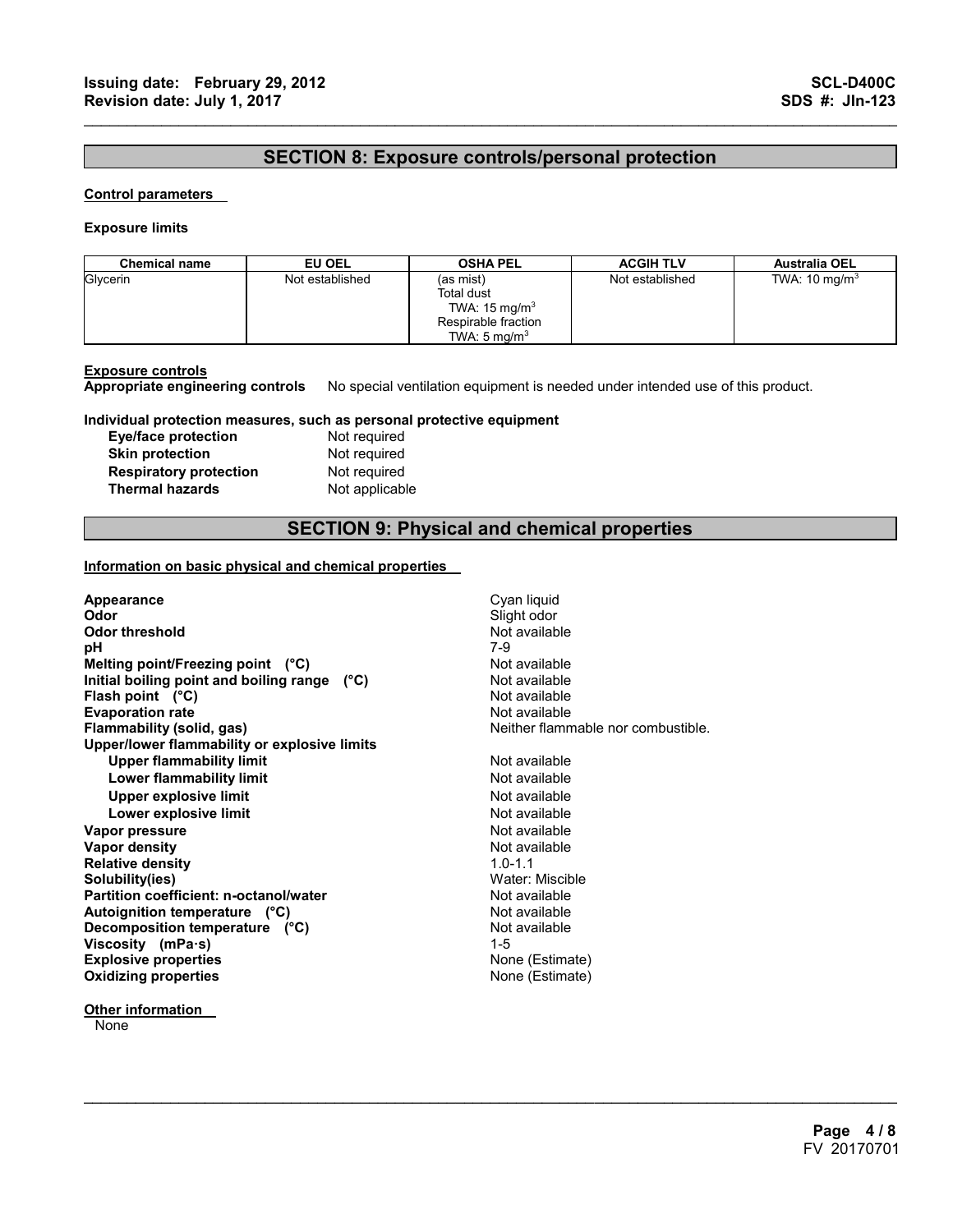## **SECTION 10: Stability and reactivity**

 $\mathcal{L}_\mathcal{L} = \{ \mathcal{L}_\mathcal{L} = \{ \mathcal{L}_\mathcal{L} = \{ \mathcal{L}_\mathcal{L} = \{ \mathcal{L}_\mathcal{L} = \{ \mathcal{L}_\mathcal{L} = \{ \mathcal{L}_\mathcal{L} = \{ \mathcal{L}_\mathcal{L} = \{ \mathcal{L}_\mathcal{L} = \{ \mathcal{L}_\mathcal{L} = \{ \mathcal{L}_\mathcal{L} = \{ \mathcal{L}_\mathcal{L} = \{ \mathcal{L}_\mathcal{L} = \{ \mathcal{L}_\mathcal{L} = \{ \mathcal{L}_\mathcal{$ 

#### **Reactivity**

None

#### **Chemical stability**

**Stable** 

#### **Possibility of hazardous reactions**

None

#### **Conditions to avoid**

None

#### **Incompatible materials**

Acids, bases, oxidizing materials and reducing agents.

#### **Hazardous decomposition products**

CO, CO2, NOx and SOx

## **SECTION 11: Toxicological information**

#### **Information on toxicological effects**

| <b>Acute toxicity</b>             | Not available                                                                                                                                      |
|-----------------------------------|----------------------------------------------------------------------------------------------------------------------------------------------------|
| <b>Skin corrosion/irritation</b>  | Not irritant (rabbit) (Estimate based on data of similar ink or ingredient(s).)<br>OECD Guidelines No.404 (2002), (EC) 440/2008 Method B4          |
| Serious eye damage/eye irritation | Mild irritant (rabbit) (Estimate based on data of similar ink or ingredient(s).)<br>OECD Guidelines No.405 (2002), (EC) 440/2008 Method B5         |
| Respiratory or skin sensitization | Not sensitizing (LLNA, mouse) (Estimate based on data of similar ink or ingredient(s).)<br>OECD Guidelines No.429 (2010), (EC) 440/2008 Method B42 |
| Germ cell mutagenicity            | Ames test: Negative (S. typhimurium & E. Coli)                                                                                                     |
| Carcinogenicity                   | Not available                                                                                                                                      |
| <b>Reproductive toxicity</b>      | Not available                                                                                                                                      |
| <b>STOT - single exposure</b>     | Not available                                                                                                                                      |
| <b>STOT</b> - repeated exposure   | Not available                                                                                                                                      |
| <b>Aspiration hazard</b>          | Not available                                                                                                                                      |
| <b>Other information</b>          | Not available                                                                                                                                      |

 $\mathcal{L}_\mathcal{L} = \mathcal{L}_\mathcal{L} = \mathcal{L}_\mathcal{L} = \mathcal{L}_\mathcal{L} = \mathcal{L}_\mathcal{L} = \mathcal{L}_\mathcal{L} = \mathcal{L}_\mathcal{L} = \mathcal{L}_\mathcal{L} = \mathcal{L}_\mathcal{L} = \mathcal{L}_\mathcal{L} = \mathcal{L}_\mathcal{L} = \mathcal{L}_\mathcal{L} = \mathcal{L}_\mathcal{L} = \mathcal{L}_\mathcal{L} = \mathcal{L}_\mathcal{L} = \mathcal{L}_\mathcal{L} = \mathcal{L}_\mathcal{L}$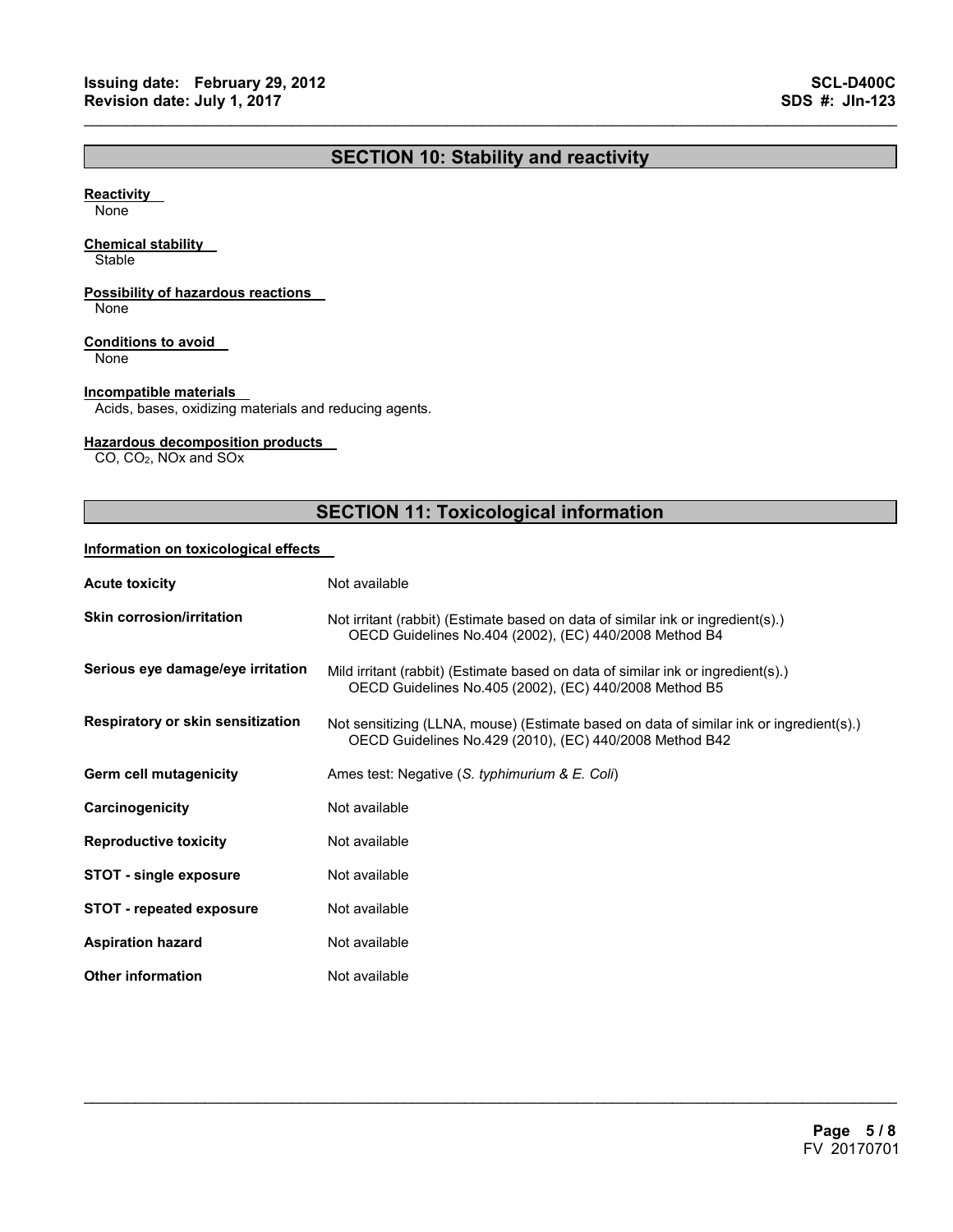## **SECTION 12: Ecological information**

 $\mathcal{L}_\mathcal{L} = \{ \mathcal{L}_\mathcal{L} = \{ \mathcal{L}_\mathcal{L} = \{ \mathcal{L}_\mathcal{L} = \{ \mathcal{L}_\mathcal{L} = \{ \mathcal{L}_\mathcal{L} = \{ \mathcal{L}_\mathcal{L} = \{ \mathcal{L}_\mathcal{L} = \{ \mathcal{L}_\mathcal{L} = \{ \mathcal{L}_\mathcal{L} = \{ \mathcal{L}_\mathcal{L} = \{ \mathcal{L}_\mathcal{L} = \{ \mathcal{L}_\mathcal{L} = \{ \mathcal{L}_\mathcal{L} = \{ \mathcal{L}_\mathcal{$ 

#### **Toxicity**

#### **Ecotoxicity effects**

Not available

## **Persistence and degradability**

Not available

#### **Bioaccumulative potential**

Not available

#### **Mobility in soil**

Not available

#### **Results of PBT and vPvB assessment**

No results that the component(s) of this ink meet(s) the PBT or vPvB criteria under Regulation (EC) No 1907/2006.

#### **Other adverse effects**

Not available

## **SECTION 13: Disposal considerations**

#### **Waste treatment methods**

Disposal should be subject to federal, state and local laws.

| <b>SECTION 14: Transport information</b>                                     |                                                                                                                 |  |
|------------------------------------------------------------------------------|-----------------------------------------------------------------------------------------------------------------|--|
| UN number                                                                    | None                                                                                                            |  |
| UN proper shipping name                                                      | None                                                                                                            |  |
| <b>Transport hazard class</b>                                                | None                                                                                                            |  |
| Packing group                                                                | None                                                                                                            |  |
| <b>Environmental hazards</b>                                                 | Not classified as environmentally hazardous under UN Model Regulations and<br>marine pollutant under IMDG Code. |  |
| <b>Special precautions for users</b>                                         | None                                                                                                            |  |
| Transport in bulk according to Annex II of<br><b>MARPOL and the IBC Code</b> | Not applicable                                                                                                  |  |

 $\mathcal{L}_\mathcal{L} = \mathcal{L}_\mathcal{L} = \mathcal{L}_\mathcal{L} = \mathcal{L}_\mathcal{L} = \mathcal{L}_\mathcal{L} = \mathcal{L}_\mathcal{L} = \mathcal{L}_\mathcal{L} = \mathcal{L}_\mathcal{L} = \mathcal{L}_\mathcal{L} = \mathcal{L}_\mathcal{L} = \mathcal{L}_\mathcal{L} = \mathcal{L}_\mathcal{L} = \mathcal{L}_\mathcal{L} = \mathcal{L}_\mathcal{L} = \mathcal{L}_\mathcal{L} = \mathcal{L}_\mathcal{L} = \mathcal{L}_\mathcal{L}$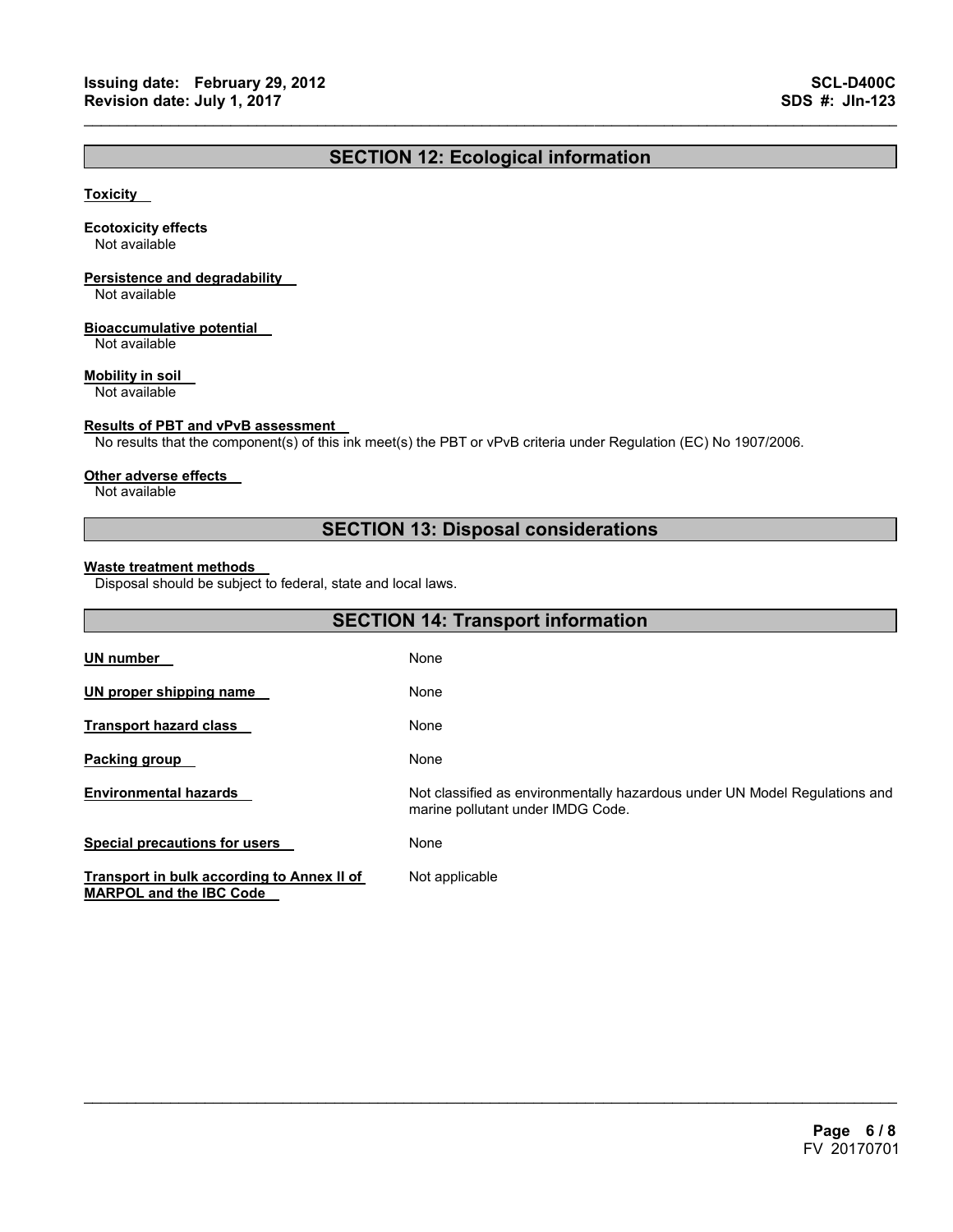## **SECTION 15: Regulatory information**

 $\mathcal{L}_\mathcal{L} = \{ \mathcal{L}_\mathcal{L} = \{ \mathcal{L}_\mathcal{L} = \{ \mathcal{L}_\mathcal{L} = \{ \mathcal{L}_\mathcal{L} = \{ \mathcal{L}_\mathcal{L} = \{ \mathcal{L}_\mathcal{L} = \{ \mathcal{L}_\mathcal{L} = \{ \mathcal{L}_\mathcal{L} = \{ \mathcal{L}_\mathcal{L} = \{ \mathcal{L}_\mathcal{L} = \{ \mathcal{L}_\mathcal{L} = \{ \mathcal{L}_\mathcal{L} = \{ \mathcal{L}_\mathcal{L} = \{ \mathcal{L}_\mathcal{$ 

#### **Safety, health and environmental regulations/legislation specific for the substance or mixture**

| [EU information]<br>(EC) No 1907/2006 Authorisation<br>(EC) No 1907/2006 Restriction<br>(EC) No 1005/2009<br>(EC) No 850/2004<br>(EC) No 649/2012<br><b>Chemical Safety Assessment under</b><br>(EC)No1907/2006 | Not regulated<br>Not regulated<br>Not regulated<br>Not regulated<br>Not regulated<br>Not assessed                                                  |
|-----------------------------------------------------------------------------------------------------------------------------------------------------------------------------------------------------------------|----------------------------------------------------------------------------------------------------------------------------------------------------|
| [USA information]<br>TSCA Sec 4,5,6,7,8,12b<br><b>OSHA-HCS Classification/Label</b><br><b>FHSA Classification/Label</b><br><b>SARA Title III Sec 313</b><br><b>California Proposition 65</b>                    | Not regulated<br>Not classified as hazardous<br>Not classified as hazardous<br>"Copper Compounds"<br>1-5 Wt%<br>$(< 0.35 Wt\%)$<br>(as Cu)<br>None |
| [Canada information]<br><b>CEPA Sec 81 (DSL and NDSL listing</b><br>status)<br><b>HPA (WHMIS)</b>                                                                                                               | Not applicable (Manufactured article)<br>Not applicable (Manufactured article)                                                                     |
| [Australia information]<br>ICNA Act Sec 21 (AICS listing status) All ingredients are listed on AICS.<br><b>WHS Regulations Chap 7 Part 7.1</b>                                                                  | Not classified as hazardous                                                                                                                        |
| <b>Other information</b>                                                                                                                                                                                        | None                                                                                                                                               |

## **SECTION 16: Other information**

 $\mathcal{L}_\mathcal{L} = \mathcal{L}_\mathcal{L} = \mathcal{L}_\mathcal{L} = \mathcal{L}_\mathcal{L} = \mathcal{L}_\mathcal{L} = \mathcal{L}_\mathcal{L} = \mathcal{L}_\mathcal{L} = \mathcal{L}_\mathcal{L} = \mathcal{L}_\mathcal{L} = \mathcal{L}_\mathcal{L} = \mathcal{L}_\mathcal{L} = \mathcal{L}_\mathcal{L} = \mathcal{L}_\mathcal{L} = \mathcal{L}_\mathcal{L} = \mathcal{L}_\mathcal{L} = \mathcal{L}_\mathcal{L} = \mathcal{L}_\mathcal{L}$ 

#### **Full text of H-statements referred to under sections 2 and 3**

H302: Harmful if swallowed.

H315: Causes skin irritation.

- H317: May cause an allergic skin reaction.
- H318: Causes serious eye damage.
- H319: Causes serious eye irritation.
- H400: Very toxic to aquatic life.
- H412: Harmful to aquatic life with long lasting effects.

#### **Annex**

None

- **Issuing date:** February 29, 2012
- **Revision date:** July 1, 2017
- **Revision note:** Entirely revised